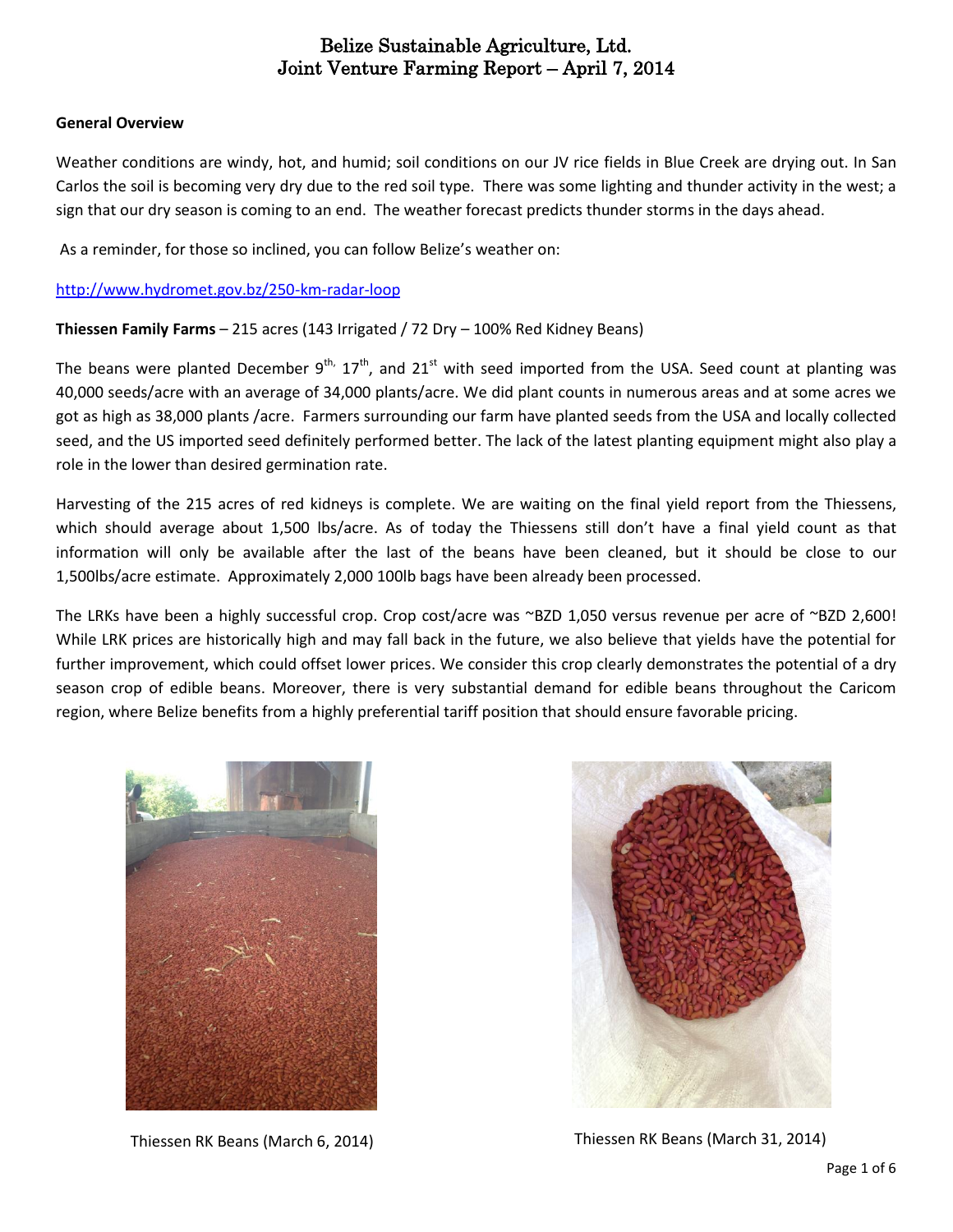

RK Beans loaded for shipping; ~500 bags (100lbs each) will be loaded into a 20' Container (March 25, 2014)

**Neufeld Family Farms** – 336 acres total (100 acres Black Eyed Beans - 0 % Irrigated / 236.34 acres Rice – 100 % irrigated)

Jacob planted 70 acres of BEB on February 18<sup>th</sup> and 30 acres on February 21<sup>st</sup>, for a total of 100 acres. The beans are 7 weeks into their growing stage. A few small spots are suffering from nutrient deficiency due to varying soil conditions. Overall though, the black eyed beans look good.



JSN Black Eye (April 7, 2014) JSN Black Eye (April 7, 2014)

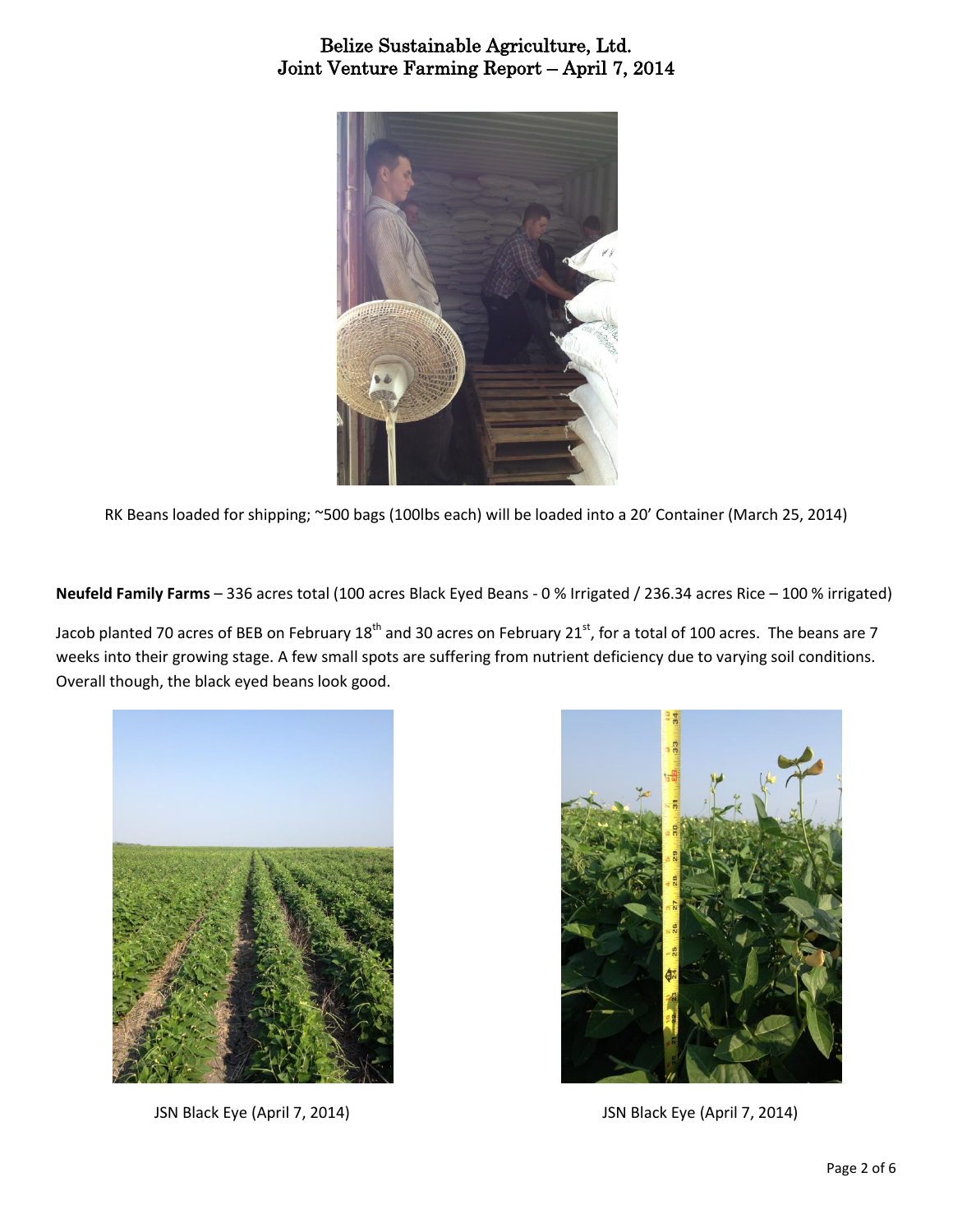Jacob has planted all 236 acres of his rice field and weather conditions continue to look good. However, there have been a few setbacks with Jacob's rice. Firstly, there seems to be a slight algae problem, which we attribute to improper fertilization techniques; with proper water management he should be able to control this issue. Secondly, the last 30 acres Jacob planted seemed to have a problem with germination and vigor, which required a replanting. We believe this was due to the germ of the seed being damaged from being stored in a shipping container for a prolonged period of time in the heat, resulting in a lower than desired germination and lack of vigor. Overall, we consider that about 20% of Jacob's fields are looking to generate sub-target yields and will be marginally profitable. The balance of his fields look promising to good.





JSN Rice Fields (April 7, 2014) JSN Rice Fields (April 7, 2014)

## **Marlon Dyck –** 420 acres (Rice 100 % irrigated)

Marlon has now planted 100% of his fields. Only 90 acres are planted with the original seed, the balance being planted or replanted with new Cheniere seed, which was locally sourced and subjected to rigorous germination tests.

Early indications show that the new plantings are progressing satisfactorily; the original 90 acres are showing adequate behavior albeit not as vigorous as we would have liked. Going forward, we expect to be more inclined to replant any fields that do not show prompt and vigorous growth.

By the next report we expect to have clear indications of stand quality, and while we do not expect to immediately achieve the record yields these fields delivered in the past, we are convinced that this crop has good prospects to deliver very attractive returns, especially in light of the continuing strong domestic demand for rice at a time when domestic production has significantly faltered.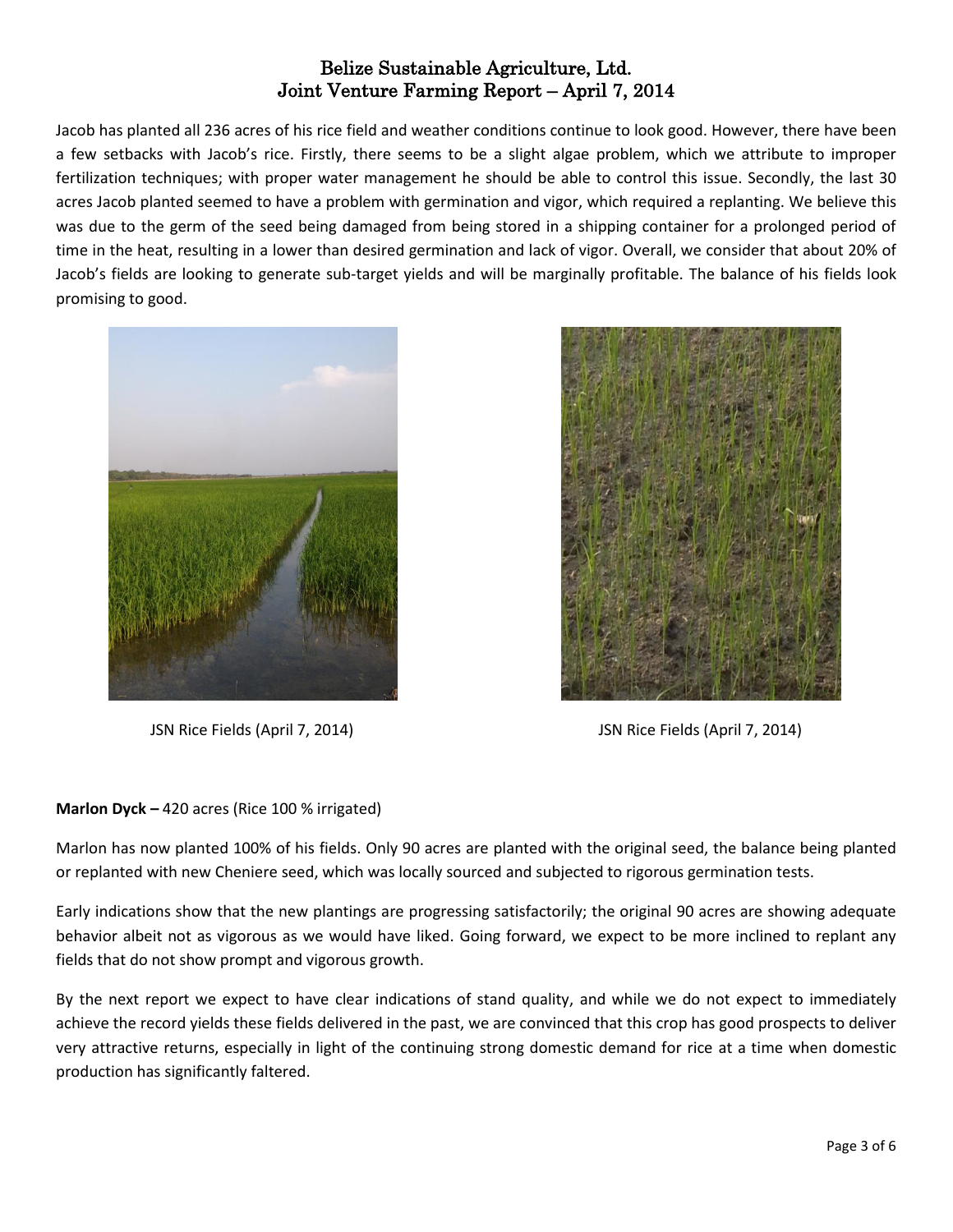

Marlon Dyck Rice Fields (April 7, 2014) Marlon Dyck Rice Fields (April 7, 2014)





Close up view of early germination – Marlon Dyck 220 Fields (April 7, 2014)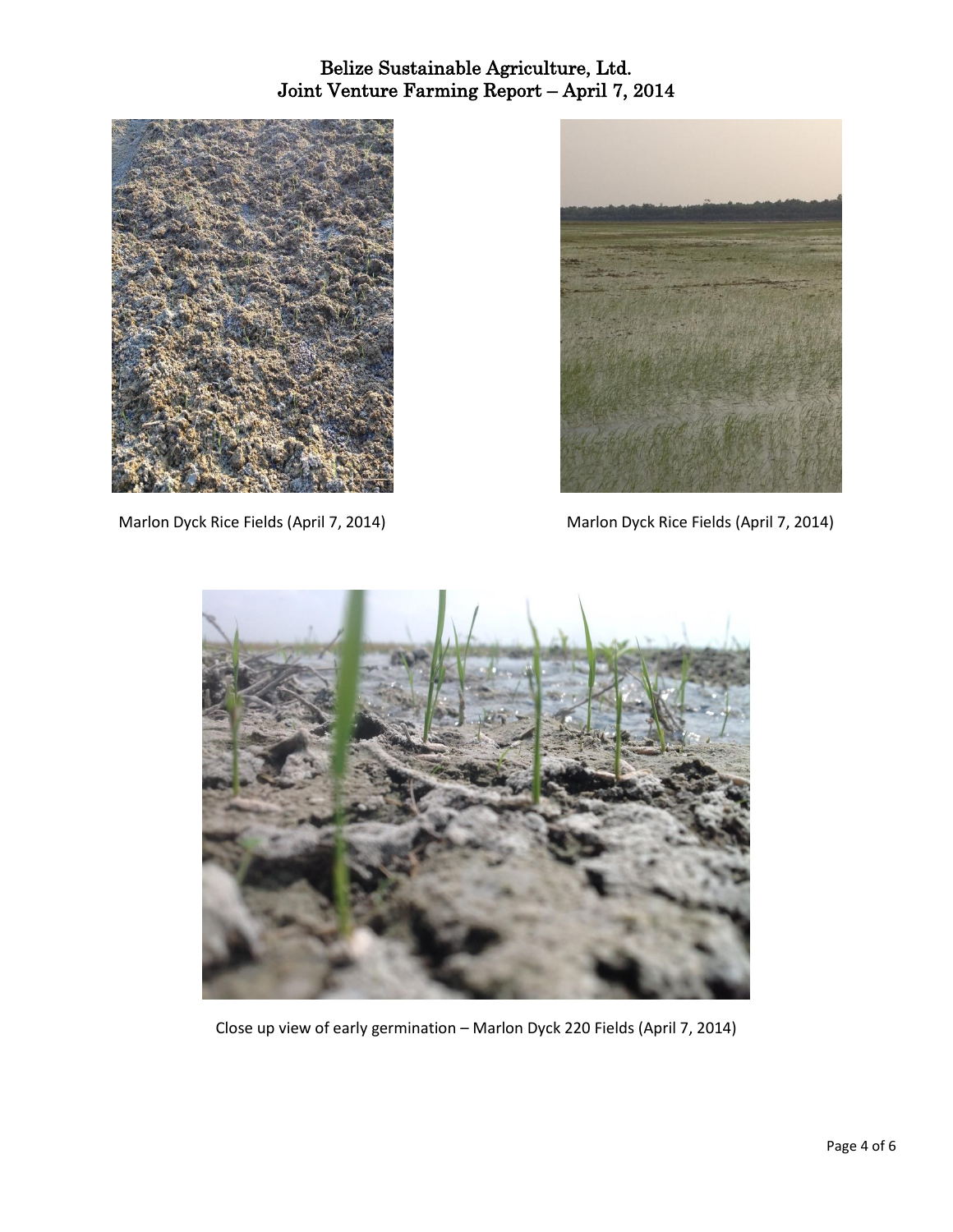## **Summary and Conclusion**

The LRK crop which is now concluded (one last container load is awaiting collection but has been pre-sold at favorable prices) has been an unqualified success. We believe that it is a clear example of the excellent potential of a dry season bean edible bean crop grown on well-drained soil. We averaged yields of 1,500lbs/acre on ground that was 65% irrigated. We believe that over the next 3 to five years, assuming our beans are grown on 100% irrigated ground, a yield target of 2,000 to 2,500 lbs/acre is achievable. Farming margins of BZD 1,200/1,800 per acre should therefore be realized on a consistent basis, thanks notably to Belize's preferential position within Caricom. Lastly, CSA will also be able to establish itself as a reliable supplier that can ensure that Belize's domestic bean requirements will always be met.

We are looking forward to great potential with rice this year; the local prices are high and we can farm some of the best rice land in the country. We expect this to be an attractive first season thanks to our ability to access well developed and proven ground, as well as a highly seasoned partner. We are now convinced that rice can play a very useful role in terms of CSA's crop portfolio diversification as well as allowing us to contribute meaningfully to Belize's food security.

We are also seeing a clear divergence between the performances of our JV partners. Some definitely appear more prepared than others to accept new and different production methods. Prior to the Summer JV period, we expect to be making a selection of those JV partners with which we will be prepared to enter into long term agreements.

Lastly, local grain prices remain steady, with corn selling around the BZD 0.25/lb level, with a few container loads moving off each month to Jamaica and Guyana at slightly higher prices. Edible beans remain strongly bid, as do soybeans and rice…

Thanks.

Ruben Froese